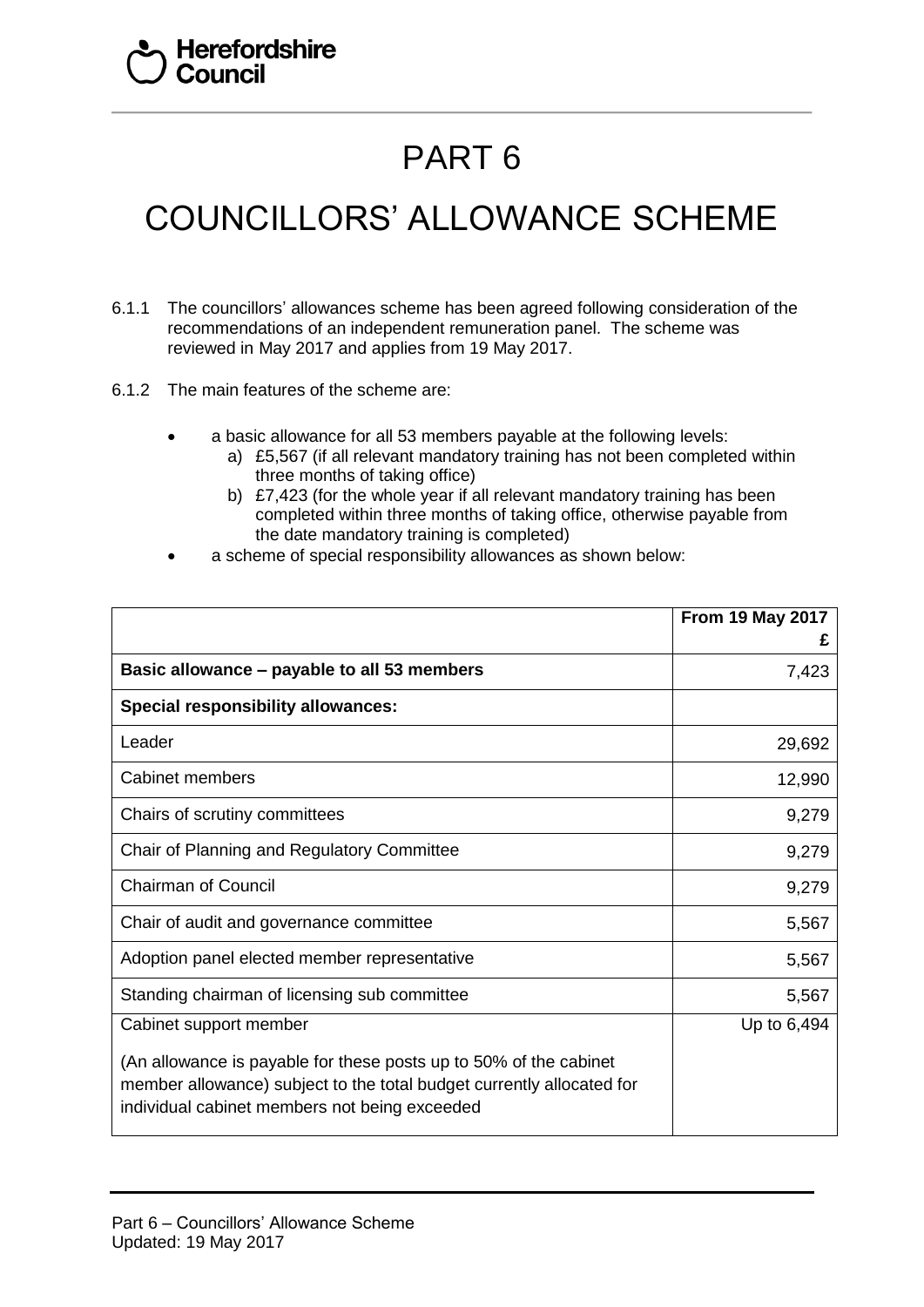|                                                                              | <b>From 19 May 2017</b>      |
|------------------------------------------------------------------------------|------------------------------|
|                                                                              |                              |
| Group leaders                                                                | 1,634                        |
| (provided group membership exceeds 10% of the council's total<br>membership) | and £124 per<br>group member |

- Special responsibility allowance to be in addition to basic allowance. Excluding group leaders' allowance, only one special responsibility allowance is payable per elected member.
- A childcare and dependants' carers' scheme: allowances payable for eligible duties where costs are incurred in the care of children aged 16 or under, and in respect of other dependants where there is medical or social work evidence that care is required, and where the work claimed for has been undertaken by persons other than family members resident in the household; all claims must be evidenced by receipts and will be paid at the current market hourly rates.
- All allowances to be updated annually in line with the national joint council for local government services pay award.
- 6.1.3 In addition attendance whether as an appointed member or at the invitation of a director, cabinet member or chairman of the relevant body at any of the following will entitle a councillor to claim for travel and subsistence:
	- (a) Council meeting
	- (b) Council committee and sub-committee meeting
	- (c) Any of the other bodies described in this constitution including cabinet meetings;
	- (d) A working group established by any one of the above bodies;
	- (e) Official briefing session called by the chairman of Council, leader, cabinet member, chairman of a committee, sub-committee, working group, or by a group leader or his/her substitute - such attendance being limited to one councillor from each group per session;
	- (f) Meeting of any other approved body.
- 6.1.4 The undertaking by any of those listed below of any duty associated with the council or its committees and other bodies approved for such purposes by the chief executive or monitoring officer in consultation with the leader:
	- (a) The chairman/vice chairman of council
	- (b) A cabinet member
	- (c) The chairman/vice chairman of any committee, sub-committee or working group
	- (d) The leaders of the political groups